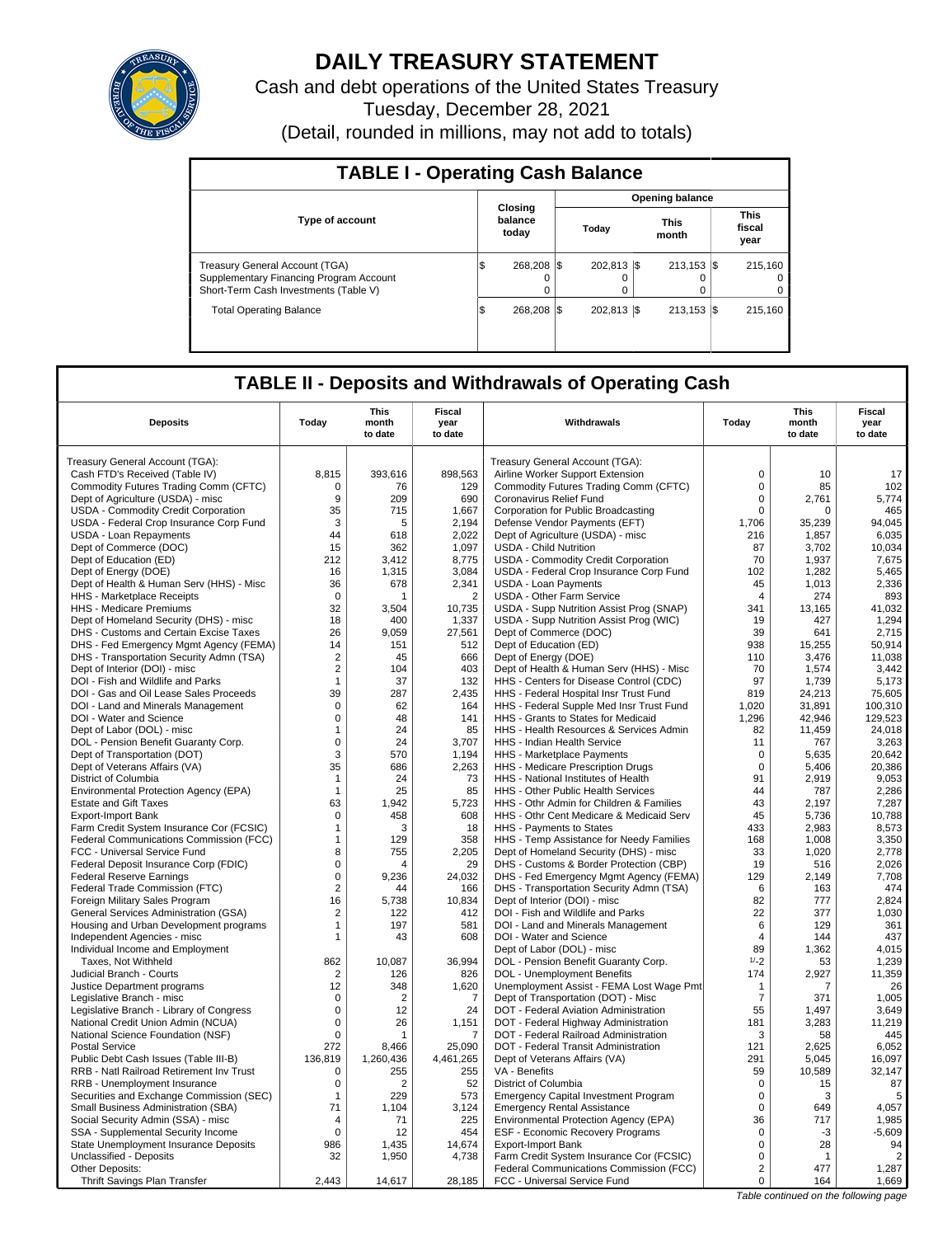$\mathsf{l}$ 

## **TABLE II cont. - Deposits and Withdrawals of Operating Cash**

| <b>Deposits</b>                                                 | Today        | This<br>month<br>to date | <b>Fiscal</b><br>year<br>to date | Withdrawals                              | Today               | This<br>month<br>to date | Fiscal<br>year<br>to date |
|-----------------------------------------------------------------|--------------|--------------------------|----------------------------------|------------------------------------------|---------------------|--------------------------|---------------------------|
|                                                                 |              |                          |                                  | Federal Deposit Insurance Corp (FDIC)    | $\overline{0}$      | 35                       | 130                       |
|                                                                 |              |                          |                                  | Federal Employees Insurance Payments     | 187                 | 7,240                    | 22,942                    |
|                                                                 |              |                          |                                  | Federal Salaries (EFT)                   | 330                 | 16,369                   | 53,290                    |
|                                                                 |              |                          |                                  | Federal Trade Commission (FTC)           | $\mathbf 0$         | 16                       | 63                        |
|                                                                 |              |                          |                                  | General Services Administration (GSA)    | 121                 | 2,081                    | 6,514                     |
|                                                                 |              |                          |                                  | Housing and Urban Development programs   | 219                 | 6,353                    | 18,734                    |
|                                                                 |              |                          |                                  | Independent Agencies - misc              | 10                  | 397                      | 1,189                     |
|                                                                 |              |                          |                                  | Interest on Treasury Securities          | 0                   | 1,299                    | 63,320                    |
|                                                                 |              |                          |                                  | IRS - Advanced Child Tax Credit (EFT)    | 0                   | 13,787                   | 40,931                    |
|                                                                 |              |                          |                                  | IRS - Economic Impact Payments (EFT)     | 0                   | 342                      | 1,837                     |
|                                                                 |              |                          |                                  | IRS Tax Refunds Business (EFT)           | 42                  | 1,762                    | 7,582                     |
|                                                                 |              |                          |                                  | IRS Tax Refunds Individual (EFT)         | 9                   | 1,686                    | 13,835                    |
|                                                                 |              |                          |                                  | Judicial Branch - Courts                 | 2                   | 102                      | 392                       |
|                                                                 |              |                          |                                  | Justice Department programs              | 78                  | 1,502                    | 4,495                     |
|                                                                 |              |                          |                                  | Legislative Branch - misc                | $\mathbf{1}$        | 102                      | 355                       |
|                                                                 |              |                          |                                  | Legislative Branch - Library of Congress | 4                   | 21                       | 177                       |
|                                                                 |              |                          |                                  | <b>NASA</b>                              | 55                  | 2,021                    | 5,648                     |
|                                                                 |              |                          |                                  | National Credit Union Admin (NCUA)       | 4                   | 13                       | 37                        |
|                                                                 |              |                          |                                  | National Science Foundation (NSF)        | 19                  | 541                      | 1.707                     |
|                                                                 |              |                          |                                  | Postal Service Money Orders and Other    | 81                  | 3,612                    | 10,484                    |
|                                                                 |              |                          |                                  | Public Debt Cash Redemp. (Table III-B)   | 71,140              | 1,165,699                | 3,921,736                 |
|                                                                 |              |                          |                                  | Railroad Retirement Board (RRB) - misc   | 0                   | 3                        | 13                        |
|                                                                 |              |                          |                                  | <b>RRB - Benefit Payments</b>            | $\mathbf{1}$        | 1,152                    | 3,468                     |
|                                                                 |              |                          |                                  | Securities and Exchange Commission (SEC) | 1                   | 69                       | 295                       |
|                                                                 |              |                          |                                  | Small Business Administration (SBA)      | 2,674               | 43,317                   | 150,338                   |
|                                                                 |              |                          |                                  | Social Security Admin (SSA) - misc       | $\overline{7}$      | 352                      | 1,122                     |
|                                                                 |              |                          |                                  | SSA - Benefits Payments                  | 3                   | 84,925                   | 254,962                   |
|                                                                 |              |                          |                                  | SSA - Supplemental Security Income       | 5                   | 4,488                    | 13,461                    |
|                                                                 |              |                          |                                  | <b>Transportation Services</b>           | 0                   | $\Omega$                 | 683                       |
|                                                                 |              |                          |                                  | Other Withdrawals:                       |                     |                          |                           |
|                                                                 |              |                          |                                  | Agency for Internat'l Development        | 66                  | 1,191                    | 4,536                     |
|                                                                 |              |                          |                                  | Unclassified                             | 1,286               | 28,591                   | 84,903                    |
| <b>Total Other Deposits</b><br>Change in Balance of Uncollected | 2.443        | 16.191                   | 33.290                           | Total, Other Withdrawals                 | 1,352               | 63,606                   | 177,214                   |
| Funds                                                           | 0            | 0                        | $\mathbf 0$                      |                                          |                     |                          |                           |
| <b>Transfers from Depositaries</b>                              | $\mathbf 0$  | 0                        | $\mathbf 0$                      | <b>Transfers to Depositaries</b>         | 0                   | 0                        | $\mathbf 0$               |
|                                                                 |              |                          |                                  |                                          |                     |                          |                           |
| <b>Total TGA Deposits</b>                                       | 150,958      | 1,735,480                | 5,602,000                        | <b>Total TGA Withdrawals</b>             | 85,564              | 1,680,425                | 5,548,953                 |
| Short-Term Cash Investments:                                    |              |                          |                                  | Short-Term Cash Investments:             |                     |                          |                           |
| Transfers from TGA (Table V)                                    | $\Omega$     | $\Omega$                 | $\Omega$                         | Transfers to TGA (Table V)               | 0                   | $\Omega$                 |                           |
| Total Deposits (excluding transfers)                            | $150,958$ \$ | 1,735,480                | \$<br>5,602,000                  | Total Withdrawals (excluding transfers)  | 85,564              | 1,680,425<br>1\$         | \$<br>5,548,953           |
|                                                                 |              |                          |                                  |                                          |                     |                          |                           |
|                                                                 |              |                          |                                  | Net Change in Operating Cash Balance     | l\$<br>$65,394$ \\$ | 55,055 \$                | 53,048                    |

|                                               |                |                                 |  |                                  |                                         |  |           |                                 |  | See Footnote              |
|-----------------------------------------------|----------------|---------------------------------|--|----------------------------------|-----------------------------------------|--|-----------|---------------------------------|--|---------------------------|
| <b>TABLE III-A - Public Debt Transactions</b> |                |                                 |  |                                  |                                         |  |           |                                 |  |                           |
| <b>Issues</b>                                 | Today          | <b>This</b><br>month<br>to date |  | <b>Fiscal</b><br>vear<br>to date | <b>Redemptions</b>                      |  | Today     | <b>This</b><br>month<br>to date |  | Fiscal<br>vear<br>to date |
| Marketable:                                   |                |                                 |  |                                  | Marketable:                             |  |           |                                 |  |                           |
| Bills:                                        |                |                                 |  |                                  | <b>Bills</b>                            |  | 68,931    | 1,075,961 \$<br>- 1\$           |  | 3,274,374                 |
| <b>Reqular Series</b>                         | $93,935$ \$    | 744,929 \$                      |  | 2,195,304                        | <b>Notes</b>                            |  | $\Omega$  | 38,000                          |  | 465,779                   |
| <b>Cash Management Series</b>                 | 40,000         | 340,003                         |  | 1,160,019                        | <b>Bonds</b>                            |  |           |                                 |  | 30,632                    |
| Notes                                         | 0              | 103,269                         |  | 837,553                          | <b>Federal Financing Bank</b>           |  | $\Omega$  |                                 |  |                           |
| <b>Bonds</b>                                  | 0              | 25,269                          |  | 141,871                          | Nonmarketable:                          |  |           |                                 |  |                           |
| Inflation-Protected Securities Increment      | 453            | 12,420                          |  | 20,872                           | <b>United States Savings Securities</b> |  | 47        | 1,013                           |  | 2,604                     |
| <b>Federal Financing Bank</b>                 | $\Omega$       |                                 |  | $\Omega$                         | <b>Government Account Series</b>        |  | 531,951   | 6,897,356                       |  | 19,613,089                |
| Nonmarketable:                                |                |                                 |  |                                  | Hope Bonds                              |  | n         |                                 |  |                           |
| United States Savings Securities:             |                |                                 |  |                                  | <b>Domestic Series</b>                  |  |           |                                 |  | 4,190                     |
| Cash Issue Price                              | 201            | 2,023                           |  | 3,393                            | <b>Foreign Series</b>                   |  | $\Omega$  |                                 |  |                           |
| Interest Increment                            | $\overline{2}$ | 388                             |  | 1,118                            | <b>State and Local Series</b>           |  | $\Omega$  | 15,151                          |  | 38,605                    |
| <b>Government Account Series</b>              | 543,499        | 7,350,469                       |  | 20,089,134                       | Other                                   |  | 2,163     | 35,014                          |  | 104,721                   |
| Hope Bonds                                    |                | O                               |  |                                  |                                         |  |           |                                 |  |                           |
| Domestic Series                               |                |                                 |  |                                  |                                         |  |           |                                 |  |                           |
| <b>Foreign Series</b>                         |                |                                 |  |                                  |                                         |  |           |                                 |  |                           |
| <b>State and Local Series</b>                 | 556            | 10,911                          |  | 21,170                           |                                         |  |           |                                 |  |                           |
| Other                                         | 2,147          | 35,029                          |  | 104,843                          | <b>Total Redemptions</b>                |  | 603,091   | $8,062,495$ \$<br>I\$           |  | 23,533,994                |
| <b>Total Issues</b>                           | 680,793 \$     | 8,624,710 \$                    |  | 24,575,277                       | Net Change in Public Debt Outstanding   |  | 77,702 \$ | 562,215 \$                      |  | 1,041,283                 |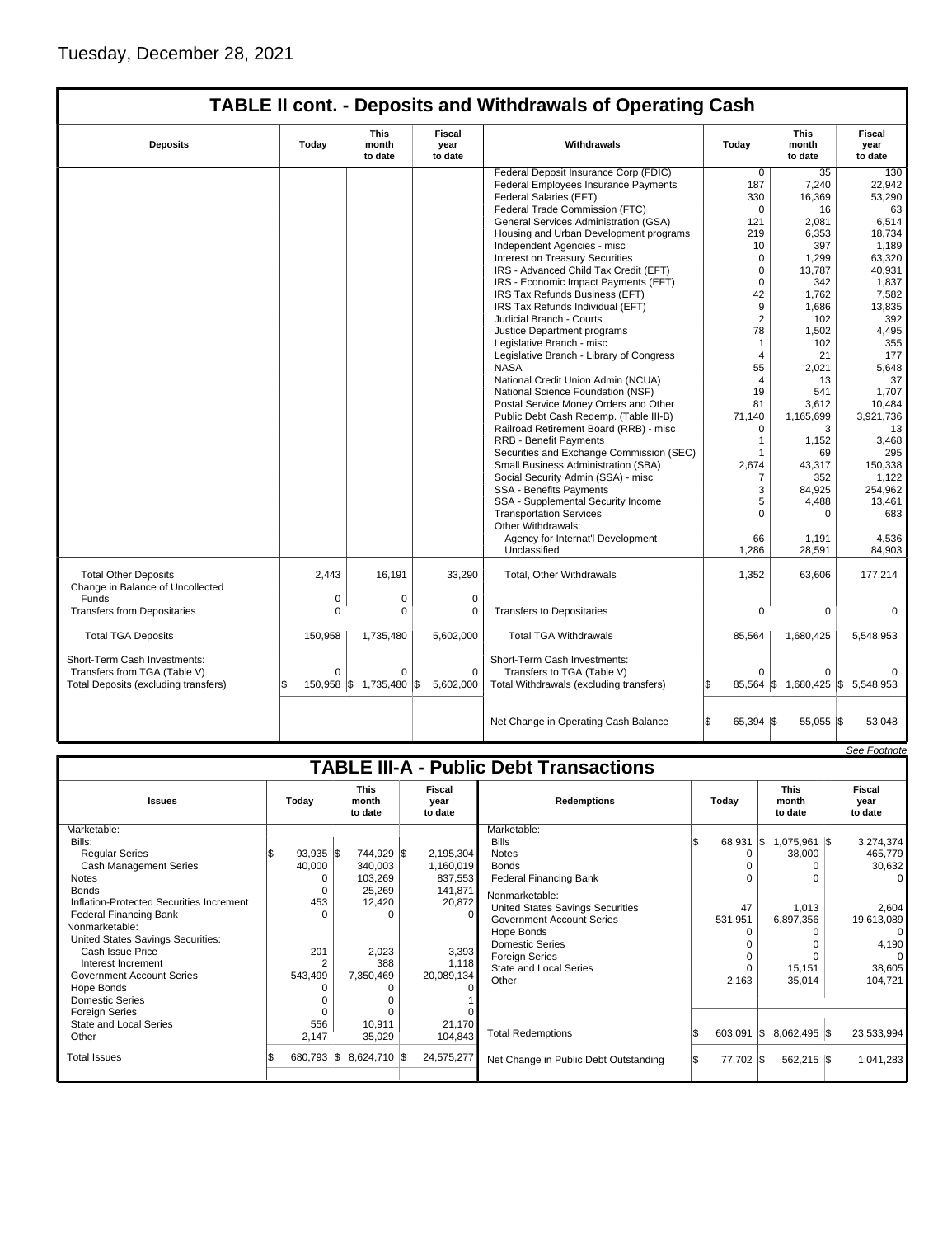| <b>TABLE III-B - Adjustment of Public Debt</b><br><b>Transactions to Cash Basis</b>                                                                                                                                                                                                                           |           |                                                   |            |                                                         |                                                          |  |  |                                 |                           |
|---------------------------------------------------------------------------------------------------------------------------------------------------------------------------------------------------------------------------------------------------------------------------------------------------------------|-----------|---------------------------------------------------|------------|---------------------------------------------------------|----------------------------------------------------------|--|--|---------------------------------|---------------------------|
| <b>Transactions</b>                                                                                                                                                                                                                                                                                           | Today     |                                                   |            |                                                         |                                                          |  |  | <b>This</b><br>month<br>to date | Fiscal<br>year<br>to date |
| Public Debt Cash Issues:<br>Public Debt Issues (Table III-A)<br>Premium on New Issues<br>Discount on New Issues:<br>Bills $(-)$<br>Bonds and Notes (-)<br>Federal Financing Bank (-)<br>Government Account Transactions (-)<br>Hope Bonds (-)                                                                 | \$        | 680,793 \$<br>n<br>19<br>$\Omega$<br>n<br>543,499 |            | 8,624,710<br>340<br>657<br>0<br>7,350,469<br>0          | \$24,575,277<br>3,752<br>760<br>6.299<br>20,089,134      |  |  |                                 |                           |
| Interest Increment on United States<br>Savings Securities (-)<br>Inflation-Protected Securities Increment<br><b>Total Public Debt Cash Issues</b>                                                                                                                                                             |           | 2<br>453                                          |            | 388<br>12,420                                           | 1,118<br>20,453                                          |  |  |                                 |                           |
| Deposited in TGA<br>Public Debt Cash Redemptions:<br>Public Debt Redemptions (Table III-A)<br>Premium on Debt Buyback Operation<br>Discount on Debt Buyback Operation (-)<br>Federal Financing Bank (-)<br>Government Account Transactions (-)<br>Hope Bonds (-)<br><b>Total Public Debt Cash Redemptions</b> | S.<br>l\$ | 136,819<br>603,091<br>0<br>o<br>o<br>531,951<br>U | Ι\$<br>I\$ | 1,260,436<br>8,062,495<br>0<br>0<br>0<br>6,896,797<br>0 | \$4,461,265<br>\$23,533,994<br>O<br>0<br>19,612,257<br>Ω |  |  |                                 |                           |
| Withdrawn from TGA                                                                                                                                                                                                                                                                                            | l\$       | 71,140 \$                                         |            |                                                         | 1,165,699 \$ 3,921,736                                   |  |  |                                 |                           |

| <b>TABLE III-C - Debt Subject to Limit</b>                                        |                           |                           |                           |                           |  |  |  |  |  |  |
|-----------------------------------------------------------------------------------|---------------------------|---------------------------|---------------------------|---------------------------|--|--|--|--|--|--|
|                                                                                   | Closing                   | Opening balance           |                           |                           |  |  |  |  |  |  |
| <b>Balance Transactions</b>                                                       | balance<br>today          | Today                     | <b>This</b><br>month      | Fiscal<br>year            |  |  |  |  |  |  |
| Debt Held by the Public<br>Intragovernmental Holdings<br><b>Total Public Debt</b> | \$23,011,725<br>6,458,477 | \$22,942,742<br>6,449,758 | \$22,645,912<br>6,262,075 | \$22,282,900<br>6,146,018 |  |  |  |  |  |  |
| Outstanding<br>Less: Debt Not<br>Subject to Limit:                                | 29,470,202                | 29,392,500                | 28,907,987                | 28,428,919                |  |  |  |  |  |  |
| <b>Other Debt</b>                                                                 | 478                       | 478                       | 478                       | 478                       |  |  |  |  |  |  |
| <b>Unamortized Discount</b>                                                       | 20,002                    | 19,996                    | 20,018                    | 20,950                    |  |  |  |  |  |  |
| <b>Federal Financing Bank</b>                                                     | 6,053                     | 6,053                     | 6,053                     | 6,053                     |  |  |  |  |  |  |
| Hope Bonds                                                                        | O                         | O                         | 0                         | o                         |  |  |  |  |  |  |
| Plus: Other Debt Subject to Limit<br>Guaranteed Debt of                           |                           |                           |                           |                           |  |  |  |  |  |  |
| Government Agencies                                                               | $\Omega$                  | 0                         | $\Omega$                  | 0                         |  |  |  |  |  |  |
| <b>Total Public Debt</b><br>Subject to Limit                                      | \$29,443,669              | \$29,365,973              | \$28,881,438              | \$28,401,438              |  |  |  |  |  |  |
|                                                                                   |                           |                           |                           |                           |  |  |  |  |  |  |
| <b>Statutory Debt Limit</b>                                                       | \$31.381.463              | \$31,381,463              | \$28,881,463              | \$28,401,463              |  |  |  |  |  |  |
|                                                                                   |                           |                           |                           |                           |  |  |  |  |  |  |

| <b>TABLE IV - Federal Tax Deposits</b>                                                                                                                                                                                                        |     |                                            |     |                                                          |     |                                                                 |  |  |  |
|-----------------------------------------------------------------------------------------------------------------------------------------------------------------------------------------------------------------------------------------------|-----|--------------------------------------------|-----|----------------------------------------------------------|-----|-----------------------------------------------------------------|--|--|--|
| Classification                                                                                                                                                                                                                                |     | Today                                      |     | <b>This</b><br>month<br>to date                          |     | Fiscal<br>year<br>to date                                       |  |  |  |
| Withheld Income and Employment Taxes<br>Individual Income Taxes<br><b>Railroad Retirement Taxes</b><br><b>Excise Taxes</b><br><b>Corporation Income Taxes</b><br><b>Federal Unemployment Taxes</b><br>Estate and Gift Taxes & Misc IRS Rcpts. | l\$ | 6,927<br>969<br>72<br>697<br>144<br>2<br>5 | l\$ | 302,031<br>10,430<br>553<br>4,819<br>83,975<br>40<br>278 | l\$ | 766,021<br>32,827<br>1,418<br>17,488<br>107,324<br>784<br>1,451 |  |  |  |
| Total                                                                                                                                                                                                                                         | \$  | $8,818$ \\$                                |     | 402,125                                                  | 1\$ | 927,313                                                         |  |  |  |
| Cash Federal Tax Deposits:<br><b>Direct</b><br><b>Through Depositaries</b>                                                                                                                                                                    | \$  | 561<br>8,254                               | l\$ | 3,056<br>390,560                                         | 1\$ | 8,289<br>890,274                                                |  |  |  |
| <b>Total Cash FTD's</b><br><b>Inter-agency Transfers</b>                                                                                                                                                                                      | Ŝ.  | 8,815<br>3                                 | l\$ | 393,616<br>8,509                                         | 1\$ | 898,563<br>28,750                                               |  |  |  |
| Total                                                                                                                                                                                                                                         | \$  | 8,818                                      | 1\$ | 402,125                                                  | 1\$ | 927,313                                                         |  |  |  |
|                                                                                                                                                                                                                                               |     |                                            |     |                                                          |     |                                                                 |  |  |  |

| <b>TABLE V - Short-Term Cash Investments</b> |                           |     |   |          |       |  |  |  |  |  |
|----------------------------------------------|---------------------------|-----|---|----------|-------|--|--|--|--|--|
|                                              | <b>Type of Depositary</b> |     |   |          |       |  |  |  |  |  |
| <b>Balance Transactions</b>                  |                           |     |   |          | Total |  |  |  |  |  |
|                                              | А                         |     | в | С        |       |  |  |  |  |  |
| Opening Balance Today<br>Deposits:           | 0                         | l\$ | 0 | I\$<br>0 | l\$   |  |  |  |  |  |
| <b>Transfers to Depositaries</b>             | O                         |     | 0 | $\Omega$ |       |  |  |  |  |  |
| <b>Special Direct Investment</b>             | O                         |     | O | 0        |       |  |  |  |  |  |
| Term Investment                              | O                         |     | 0 | 0        |       |  |  |  |  |  |
| Repo Investment                              | U                         |     | U | U        |       |  |  |  |  |  |
| Withdrawals:                                 |                           |     |   |          |       |  |  |  |  |  |
| <b>Treasury Initiated</b>                    | O                         |     | 0 | 0        |       |  |  |  |  |  |
| Depositary Initiated                         | O                         |     | O | U        |       |  |  |  |  |  |
| <b>Special Direct Investment</b>             | Ω                         |     | O | 0        |       |  |  |  |  |  |
| <b>Term Investment</b>                       | ი                         |     | O | $\Omega$ |       |  |  |  |  |  |
| Repo Investment                              | 0                         |     | 0 | 0        |       |  |  |  |  |  |
|                                              |                           |     |   |          |       |  |  |  |  |  |
| Closing Balance Today                        | 0                         | I\$ | 0 | I\$<br>0 | l\$   |  |  |  |  |  |

| <b>TABLE VI - Income Tax Refunds Issued</b> |     |       |                                 |                    |  |                           |  |  |  |  |
|---------------------------------------------|-----|-------|---------------------------------|--------------------|--|---------------------------|--|--|--|--|
| Classification                              |     | Today | <b>This</b><br>month<br>to date |                    |  | Fiscal<br>year<br>to date |  |  |  |  |
| IRS - Advanced Child Tax Credit (Checks)    | l\$ | 0     | 13                              | $2.208$ $\sqrt{3}$ |  | 6,265                     |  |  |  |  |
| IRS - Advanced Child Tax Credit (EFT)       |     | 0     |                                 | 13.787             |  | 40.931                    |  |  |  |  |
| IRS - Economic Impact Payments (Checks)     |     | 0     |                                 | 267                |  | 2.079                     |  |  |  |  |
| IRS - Economic Impact Payments (EFT)        |     | 0     |                                 | 342                |  | 1.837                     |  |  |  |  |
| IRS Tax Refunds Business (Checks)           |     | 1.170 |                                 | 5.368              |  | 24.258                    |  |  |  |  |
| IRS Tax Refunds Business (EFT)              |     | 42    |                                 | 1.762              |  | 7,582                     |  |  |  |  |
| IRS Tax Refunds Individual (Checks)         |     | 13    |                                 | 2.610              |  | 12,357                    |  |  |  |  |
| IRS Tax Refunds Individual (EFT)            |     | 9     |                                 | 1,686              |  | 13.835                    |  |  |  |  |
|                                             |     |       |                                 |                    |  |                           |  |  |  |  |

### **Daily Treasury Statement Footnotes:**

#### **General Footnotes and Statements:**

This statement summarizes the United States Treasury's cash and debt operations for the Federal Government. Treasury's operating cash is maintained in an account at the Federal Reserve Bank of New York and in short-term cash investments. Treasury minimized and then suspended its short-term cash investment program beginning in November 2008, but anticipates investing again when market conditions warrant. Major information sources include: Federal Reserve Banks, Treasury Regional Financial Centers, Internal Revenue Service Centers, various electronic systems, and information on the Public Debt. Information is presented on a modified cash basis. Deposits are reflected as received and withdrawals are reflected as processed.SOURCE: Bureau of the Fiscal Service, Department of the Treasury. Note: The Daily Treasury Statement (DTS) is available by 4:00 p.m. the following business day on the Fiscal Service website https://fiscal.treasury.gov/reports-statements/dts/. For more information, call the Cash Reporting Branch at 202-874-9789.

#### **TABLE II – Deposits and Withdrawals of Operating Cash**

1/Reported as a negative amount due to a return/reversal of \$2 million.